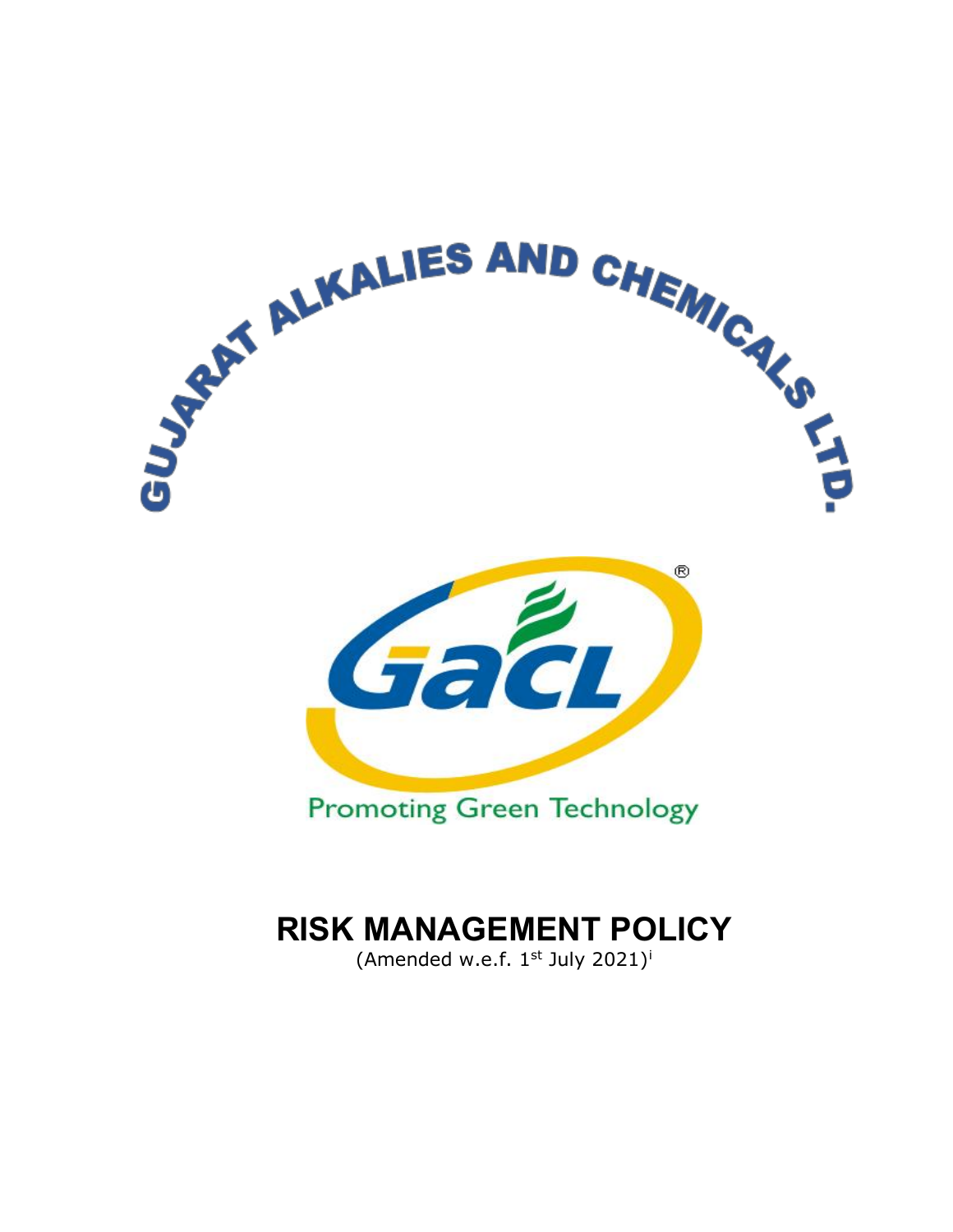# **GUJARAT ALKALIES AND CHEMICALS LIMITED**

## **Risk Management Policy**

#### **1. INTRODUCTION**

As per the Regulation 17(9)(a)&(b) of the Securities and Exchange Board of India (Listing Obligations and Disclosure Requirements) Regulations, 2015 ("Listing Regulations"), the listed entity shall lay down procedures to inform members of board of directors about risk assessment and minimization procedures. The board of directors shall be responsible for framing, implementing and monitoring the risk management plan for the listed entity.

Section 134(3)(n) of the Companies Act, 2013 ("Act") states that there shall be attached to statements (i.e. financial statements) laid before a company in general meeting, a report by its Board of Directors, which shall include - "a statement indicating development and implementation of a risk management policy for the company including identification therein of elements of risk, if any, which in the opinion of the Board may threaten the existence of the company".

## **2. PURPOSE**

The Risk Management Policy of Gujarat Alkalies and Chemicals Limited ("Company") outlines the risk management process being followed by the Company and set outs the responsibilities of the Board, Risk Management Committee, Internal Risk Management Committee, Senior Management and others within the Company in relation to risk management.

## **3. PROCESS AND PROCEDURE**

The risk management process consists of the following main elements:

| <b>Identify</b> | identify a risk and document the risks captured by the<br>risk register owner.                                                                                                                                |
|-----------------|---------------------------------------------------------------------------------------------------------------------------------------------------------------------------------------------------------------|
| Assess          | the primary goal is to document the net effect of all<br>identified risks, by assessing:<br>• Likelihood of risks;<br>• Impact of each risk;<br>• Proximity of risk; and<br>• Prioritisation based on scales. |
| Plan            | preparation of management responses to mitigate the<br>risks.                                                                                                                                                 |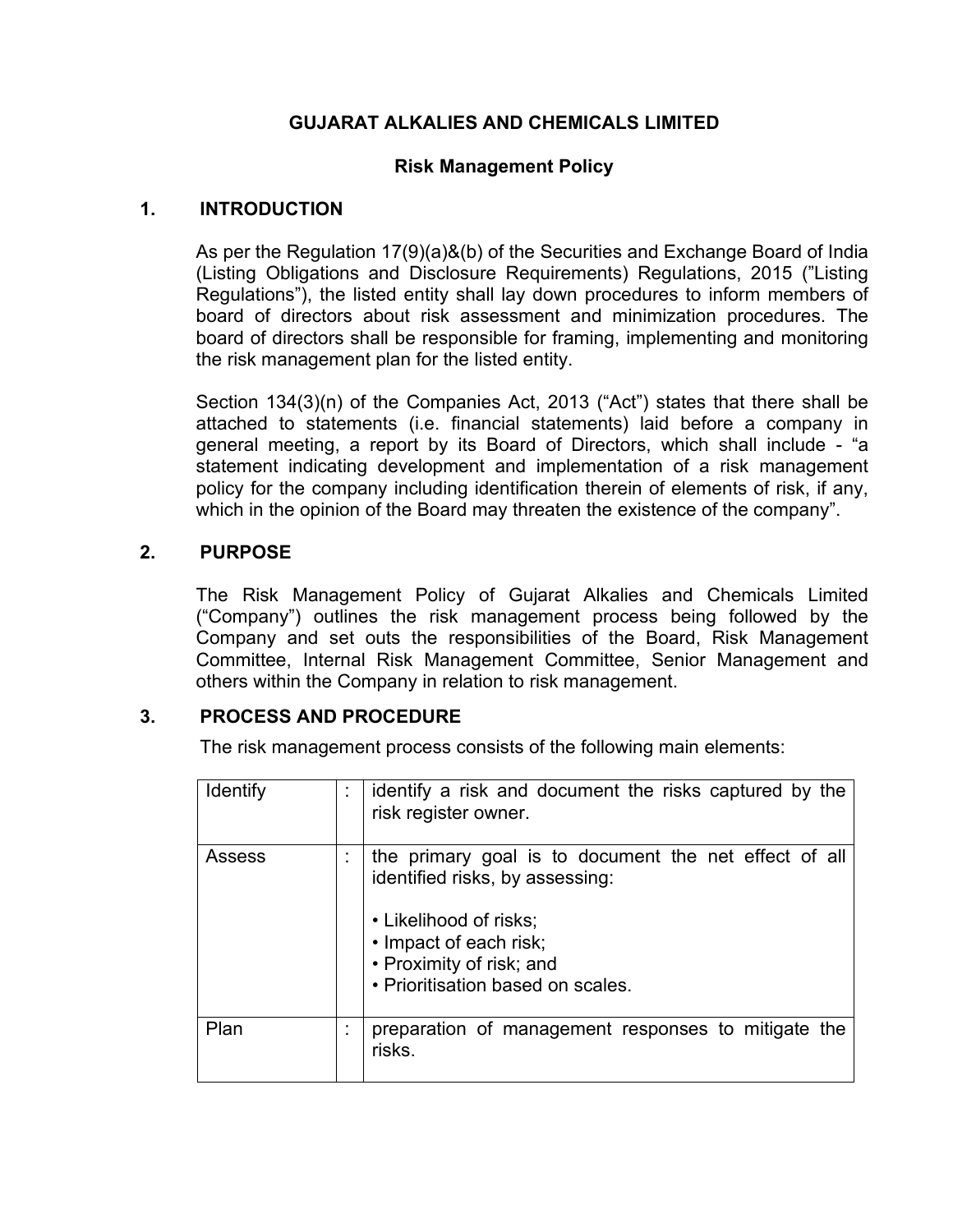| Implement                     | $\therefore$ risk responses are actioned.                                                                                                       |
|-------------------------------|-------------------------------------------------------------------------------------------------------------------------------------------------|
| Monitor<br>and $ :$<br>review | monitor and review the performance of the risk<br>management system and changes to business initiatives.                                        |
| l Communicate                 | provide regular reports to Internal Risk Management<br>Committee / Audit Committee / Risk Management<br>Committee / Board at regular intervals. |

The Audit Committee of Directors at its  $105<sup>th</sup>$  Meeting held on  $13<sup>th</sup>$  May, 2014, had formed an Internal Risk Management Committee comprising of Senior Management (Head of the Departments) of the Company. Managing Director is Chairman of the Internal Risk Management Committee. The Internal Risk Management Committee identified various risks as approved by the Audit Committee, which is enclosed herewith as **Annexure - I**.

Internal Risk Management Committee meets on quarterly basis to discuss and review the various risks and its mitigation plans ("Report") by the concerned departments. The Report defines the Owner of the Risk against the identified risk, level of risk (High, Moderate, Low), steps / measures taken / to be taken to mitigate/minimize the risk and level of risk after taking such actions. The said Report is submitted to the Audit Committee / Board for their review and discussion.

## **4. RISK MANAGEMENT COMMITTEE**

Pursuant to the provisions of Regulation 21 of the Listing Regulations, the Board of Directors at its 353<sup>rd</sup> Meeting held on 11<sup>th</sup> February, 2016 constituted the Risk Management Committee of Directors comprising of members of the Board. CFO is an invitee to the Risk Management Committee of Directors. The Risk Management Committee of Directors shall review and monitor the various risks concerning the Company and its mitigation plan and such other functions as required under the Listing Regulations or other applicable laws, as amended from time to time.

The Company has voluntarily constituted a Risk Management Committee as it is not a part of top 100 listed companies by market capitalization at present. However, the constitution of Risk Management Committee would become mandatory for the Company after implementation of the amendments proposed in Regulation 21 of the Listing Regulations effective from 1<sup>st</sup> April, 2019. According to which, top 500 listed companies by market capitalization would be required to constitute a Risk Management Committee and GACL would be one of the top 500 listed entities by market capitalization.

The Risk Management Committee shall meet at least twice in a year in such a manner that on a continuous basis not more than one hundred and eighty days shall elapse between any two consecutive meetings.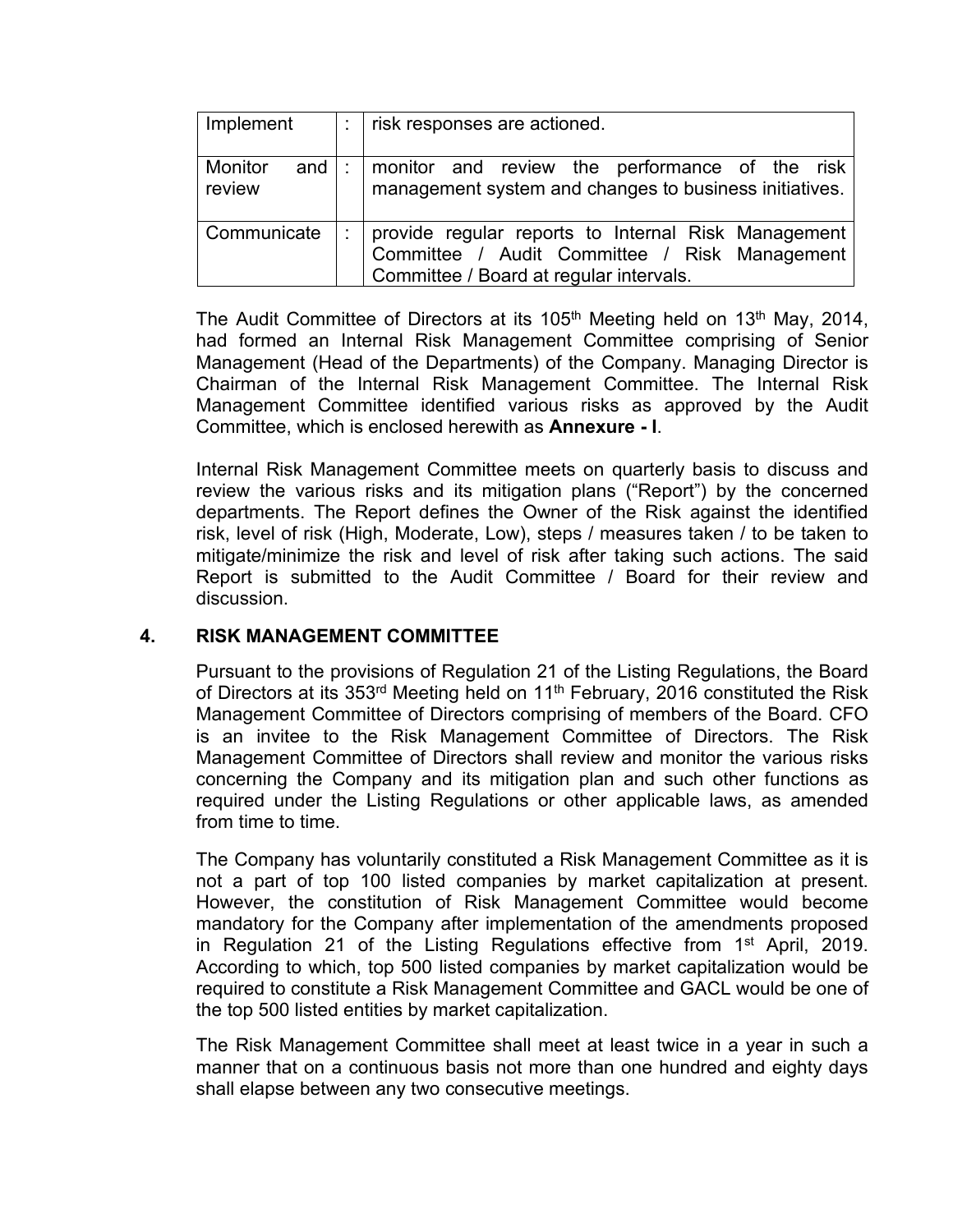The quorum for the Risk Management Committee shall be either two members or one third of the members of the Committee, whichever is higher, including at least one independent director.

## **5. ROLE OF RISK MANAGEMENT COMMITTEE**

The role of the Risk Management Committee shall, inter alia, include the following:

- (1) To formulate a detailed risk management policy which shall include:
	- (a) A framework for identification of internal and external risks specifically faced by the Company, in particular including financial, operational, sectoral, sustainability (i.e. Environment, Social & Governance (ESG) related risks), information, cyber security risks or any other risk as may be determined by the Committee;
	- (b) Measures for risk mitigation including systems and processes for internal control of identified risks;
	- (c) Business continuity plan.
- (2) To ensure that appropriate methodology, processes and systems are in place to monitor and evaluate risks associated with the business of the Company;
- (3) To monitor and oversee implementation of the risk management policy, including evaluating the adequacy of risk management systems;
- (4) To periodically review the risk management policy, at least once in two years, including by considering the changing industry dynamics and evolving complexity;
- (5) To keep the board of directors informed about the nature and content of its discussions, recommendations and actions to be taken;
- (6) The appointment, removal and terms of remuneration of the Chief Risk Officer (if any) shall be subject to review by the Risk Management Committee.

The Risk Management Committee shall coordinate its activities with other committees, in instances where there is any overlap with activities of such committees, as per the framework laid down by the Board of Directors.

The Risk Management Committee has responsibility to review and report to the Board that: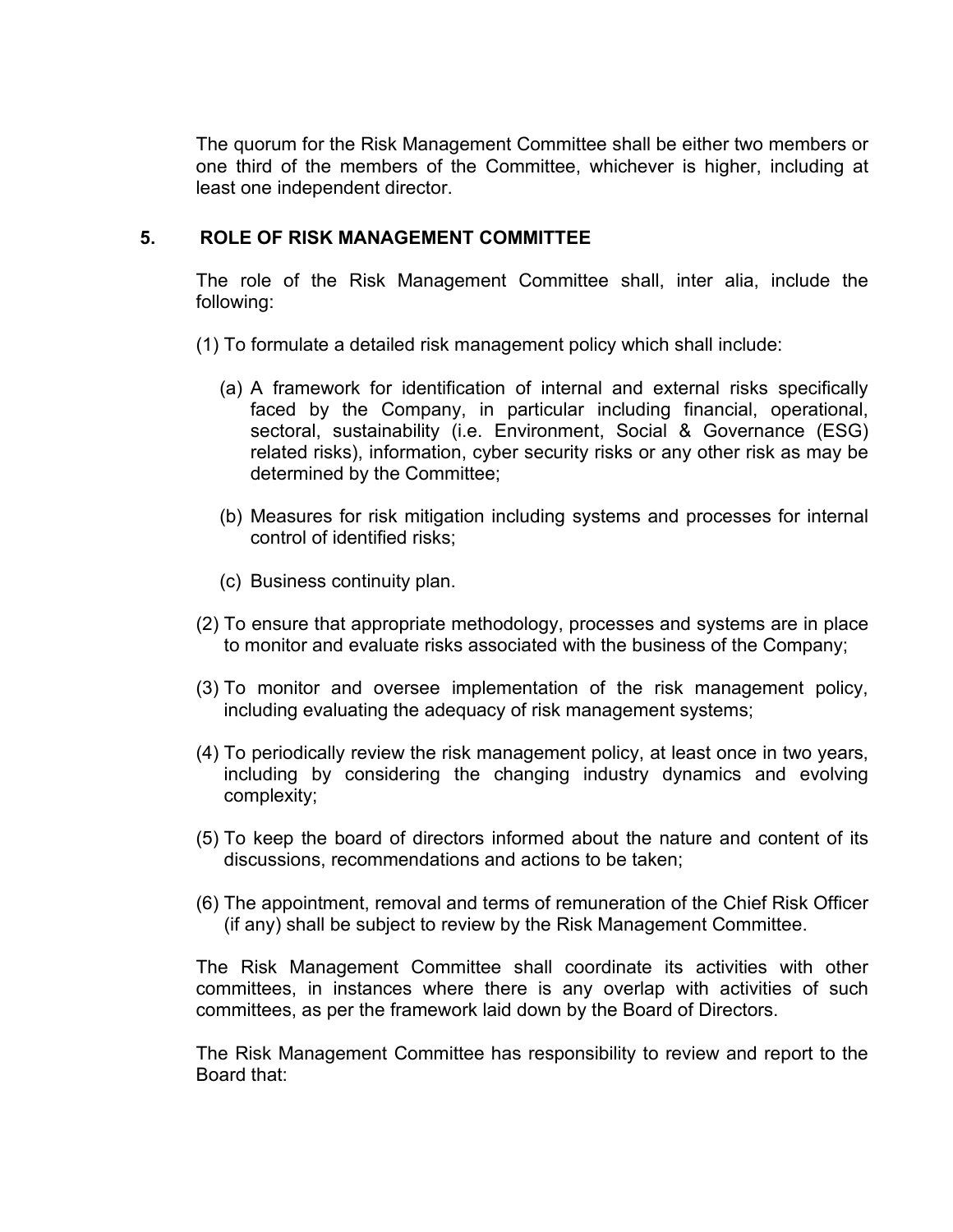- (a) the Committee has, at least once in two years, reviewed the risk management policy / framework to satisfy itself that all potential risks are identified;
- (b) risk management plan / processes have been designed properly and implemented effectively to manage the identified risks;
- (c) such risk management plan / processes are reviewed and monitored regularly;
- (d) proper remedial action is undertaken to redress areas of potential risk.

## **6. AMENDMENT IN LAW**

Any subsequent amendment / modification in the Listing Regulations / Act in this regard shall automatically apply to this Policy. The same shall be added/amended/ modified from time to time by the Board of Directors of the Company with due procedure.

\*\*\*\*\*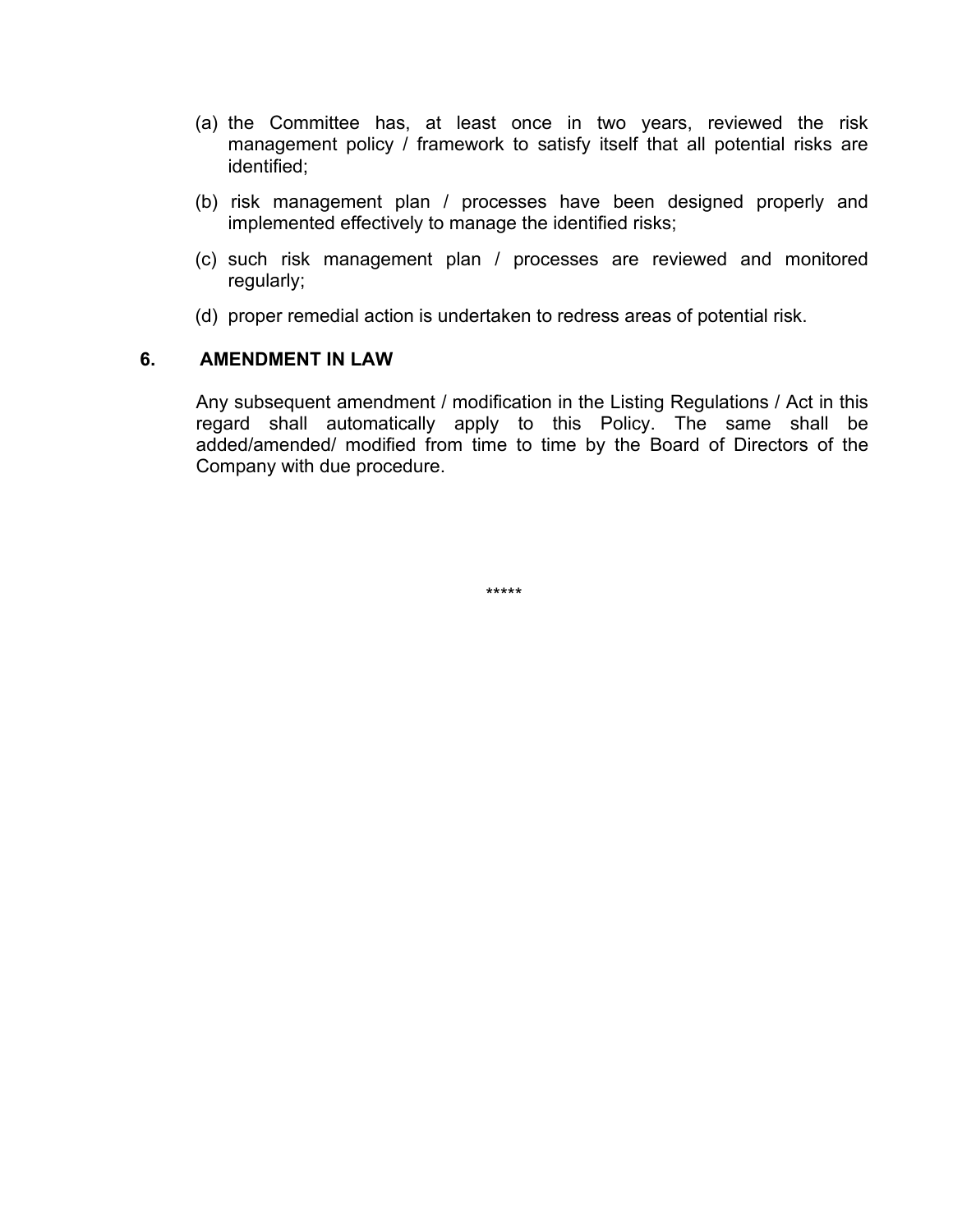# **Risks identified at the meeting of Internal Risk Management Committee:**

# (A) PLANT (BARODA COMPLEX):

- 1. Availability of Power
- 2. Chlorine & Hydrogen Storage and handling
- 3. Single source for Sodium Cyanide (no alternate vendor)
- 4. Vacancies of technical / skilled manpower
- 5. Availability of critical spare parts
- 6. Synergy of inter-connected plants
- 7. Pollution
- 8. Contamination of FGs (within factory)
- 9. Statutory compliances related to plant
- 10.Plant obsolete (wear and tear)

# (B) MARKETING

- 1. Demand forecast
- 2. Volatility in pricing of some Products
- 3. Dealers
- 4. Export and Import of some goods and materials
- 5. Logistics
- 6. Credit Risks (receivables)
- 7. Over dependence on single product (caustic soda)
- 8. Compliances related to sale and marketing of products
- 9. Statutory compliances
- 10.Contamination of FGs (ex-factory)
- (C) PROJECT
	- 1. Cost (inflation, exchange fluctuation, delay)
	- 2. Time
	- 3. deliverables (outdated technology, failure to produce required output, environment and other market factors)
- (D) PURCHASE
	- 1. Limited vendors for certain raw materials
	- 2. Limited vendor base
	- 3. Inventory Management
	- 4. Procurement of quality raw material at budgeted price and on timely manner
	- 5. Import
	- 6. Storage space limitation
	- 7. availability of Salt, Rock Phosphate, Potassium Chloride